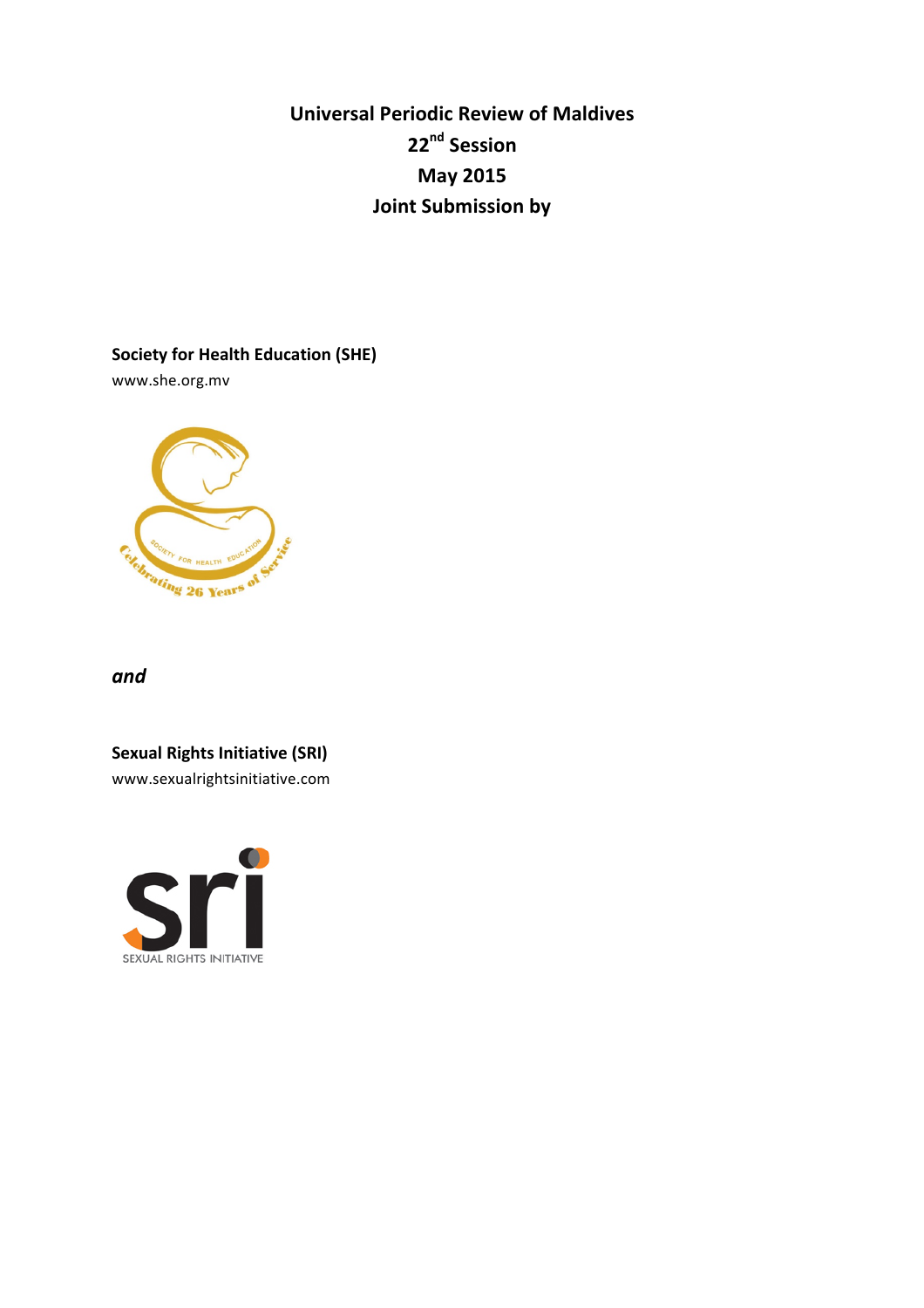| Key words |  |
|-----------|--|
|           |  |

## **Executive Summary** 2

| The situation of women's empowerment and participation: <i>Issues and Recommendations</i> |                                      |  |
|-------------------------------------------------------------------------------------------|--------------------------------------|--|
|                                                                                           | 1 Legal framework for women's rights |  |

- **2** Women's representation in public life 3
- **3** Women's representation and media freedom 5
- 4 Portrayal of women in the media and need for gender sensitisation of the media example of the media 6
- 5 Access to sexual and reproductive health knowledge and services 7
- **6** Situation on violence against women **8** 8

## **Abbreviations**

| <b>CEDAW</b> | Convention on the Elimination of All Forms of Discrimination Against Women |
|--------------|----------------------------------------------------------------------------|
| CPJ          | <b>Committee to Protect Journalists</b>                                    |
| FPA.         | <b>Family Protection Authority</b>                                         |
| GII          | <b>Gender Inequality Index</b>                                             |
| HDR.         | Human Development Report                                                   |
| <b>HRCM</b>  | Human Rights Commission of Maldives                                        |
| IFJ          | International Federation of Journalists                                    |
| <b>IPPF</b>  | International Planned Parenthood Federation                                |
| <b>IWDC</b>  | Island Women's Development Committee                                       |
| MBC          | <b>Maldives Broadcasting Commission</b>                                    |
| <b>MDG</b>   | Millennium Development Goals                                               |
| <b>MDHS</b>  | Maldives Demographic and Health Survey                                     |
| <b>MPS</b>   | <b>Maldives Police Service</b>                                             |
| MMA          | <b>Maldives Monetary Authority</b>                                         |
| MMC          | <b>Maldives Media Council</b>                                              |
| <b>MNDF</b>  | <b>Maldives National Defence Force</b>                                     |
| <b>OHCHR</b> | Office of the High Commissioner for Human Rights                           |
|              |                                                                            |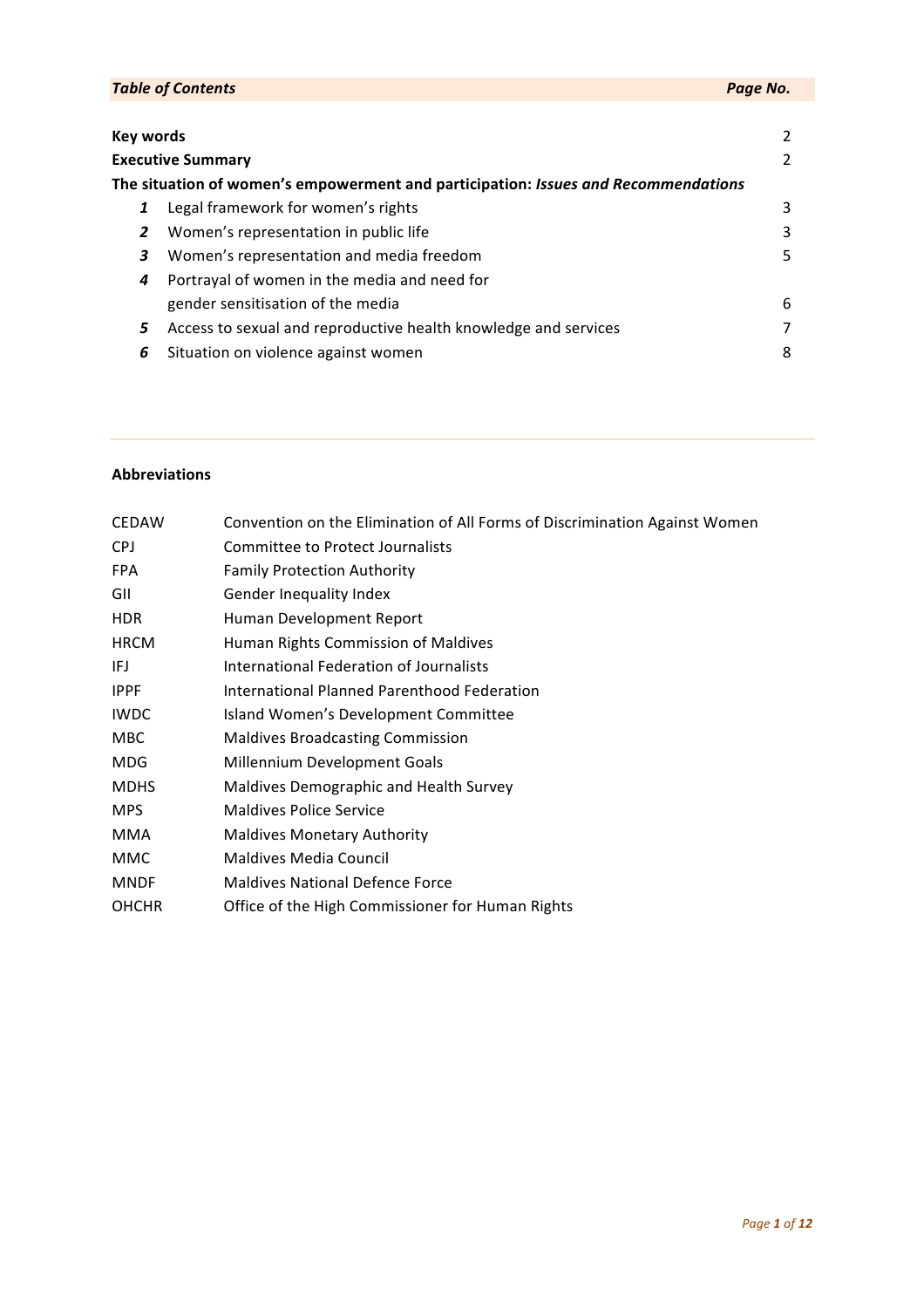*Key words* : 

*women's rights, women's representation in public life, participation, empowerment, media,* sexual and reproductive rights, violence against women, unsafe abortion, quotas for women, *CEDAW*

#### **Executive Summary**

The 2014 Maldives Human Development Report stated that the country has a Gender Inequality Index of 0.243, further observing that "structural and practical barriers limit the participation of Maldivian women in public life." $1$ 

Therefore, to strengthen the legal framework for women's rights, several developments are necessary. These include the removal of the blanket reservation on Article 16 of CEDAW, the effective implementation of the existing Domestic Violence Prevention Act and the ratification of the draft Gender Equality Law.

The situation of women's representation in public office is particularly weak in the Maldives, with 5.8% representation of women in the legislature, 4.8% in the judiciary and 5.4% in local government. The empowerment of IWDCs through the decentralisation process remains unrealised. Women's representation in the civil service is high although not among the senior and higher paid positions. Serious gender disparity exists in the uniformed services with no women in the most senior ranks. Nevertheless, a few examples show the potential for positive outcomes when women are well represented in key leadership positions.

Women's participation in the media is significant although largely absent in leadership positions. Challenges to media freedoms have seen the country fall 51 places in the Press Freedom Index. Media personnel regardless of gender currently operate in an environment marred by fear. The disappearance of a journalist on 8 August 2014 has seen the situation deteriorate to a hitherto unprecedented level. The stereotyping of women in the media is highly problematic, with victimblaming a worrying trend.

The prevailing situation on access to sexual and reproductive health information, education and services is inadequate for the requirements of a growing youth population leading young women and girls vulnerable to unintended pregnancy in a punitive legislative environment that severely discriminates against women. Socio-cultural factors, religious beliefs, attitudes and practices hinder progress in achieving sexual and reproductive health and rights for women.

# $\hat{\mathbf{c}}$   $\mathbf{c}$   $\mathbf{c}$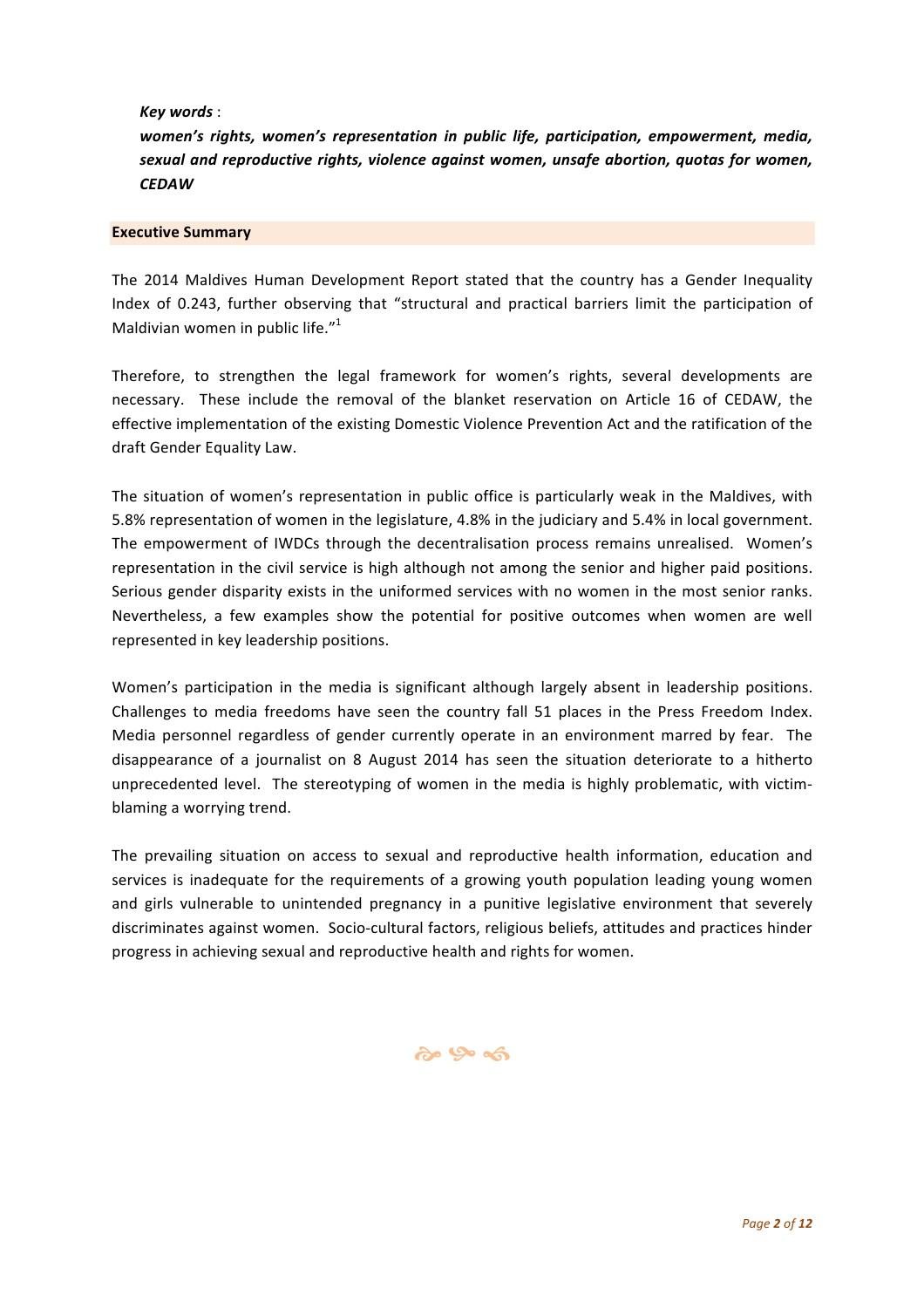#### **The situation of women's empowerment and participation: Issues and Recommendations**

#### *1 Legal Framework for Women's Rights*

- a. The Maldives continues to retain a blanket reservation on Article 16 of CEDAW. This is despite having accepted the recommendation to lift the reservation during the first UPR cycle in 2011. The situation remains unchanged to date, with no clear information available on progress.
- **b.** The ratification of the Domestic Violence Prevention Act in 2012 criminalising domestic violence was a historic development for women's rights.<sup>2</sup> The progress on establishing the implementation mechanism of the law has been slow due to inadequate budgetary and resource allocation. There is a need to clarify the scope of the mechanism in the prevailing context. For instance, between the ratification of the law in 2012 to date, the parent ministry for the legislation has undergone restructuring three times over less than three years. The most recent restructuring occurred in July 2014.<sup>3</sup> While recommendations to expedite the implementation of the domestic violence law were accepted by the State during the previous review, there is no substantial progress.
- c. An important development is the drafting of a Gender Equality Law. The bill seeks to increase compliance of domestic legislation with CEDAW, supporting temporary special measures to increase women's equitable participation in all areas.<sup>4</sup> This is a positive development consistent with the recommendation during the previous review to strengthen legislation to promote gender equality. However, a gender equality policy is yet to be determined. Gender mainstreaming has been a policy strategy in the past, although its current status is unclear.

#### **Recommendations**

- 1. Remove the blanket reservation on Article 16 of CEDAW.
- 2. Allocate necessary budget and resources to meaningfully implement the Domestic Violence Prevention Act, to improve the de-facto situation of affected women and families.
- **3.** Expedite the process to pass the Gender Equality Law and establish clear policies on gender equality with a focus on gender mainstreaming.

#### 2 *Women's Representation in Public Life*

- a. Despite accepting recommendations to increase women's representation in public life, no significant improvement has occurred since 2010 in terms of women's representation in key public positions. This applies within senior decision-making posts in the Executive, the Legislature and the Judiciary. Currently, there are 2 women in the 17-member Cabinet.<sup>5</sup> Of the 85 members of the People's Majlis, only 5 are women.<sup>6</sup> Among the 185 sitting judges in the country, only 9 are women with no women represented in the 7 member Supreme Court and just one in the 8 member High Court.<sup>7</sup> Therefore, women's representation in the executive branch of government stands at 11.7%, the legislature at 5.8% and the judiciary at 4.8%, highlighting the serious gender gap that exists at this level.
- **b.** In the local council elections of 2011, a total of 1058 councillors were elected of whom only 58 were women, constituting women's representation at local governance level at 5.4%. $8$  In the January 2014 local council elections, a total of 1094 councillors were elected among whom 60 were women, maintaining the status quo at 5.4%. $^{9}$  An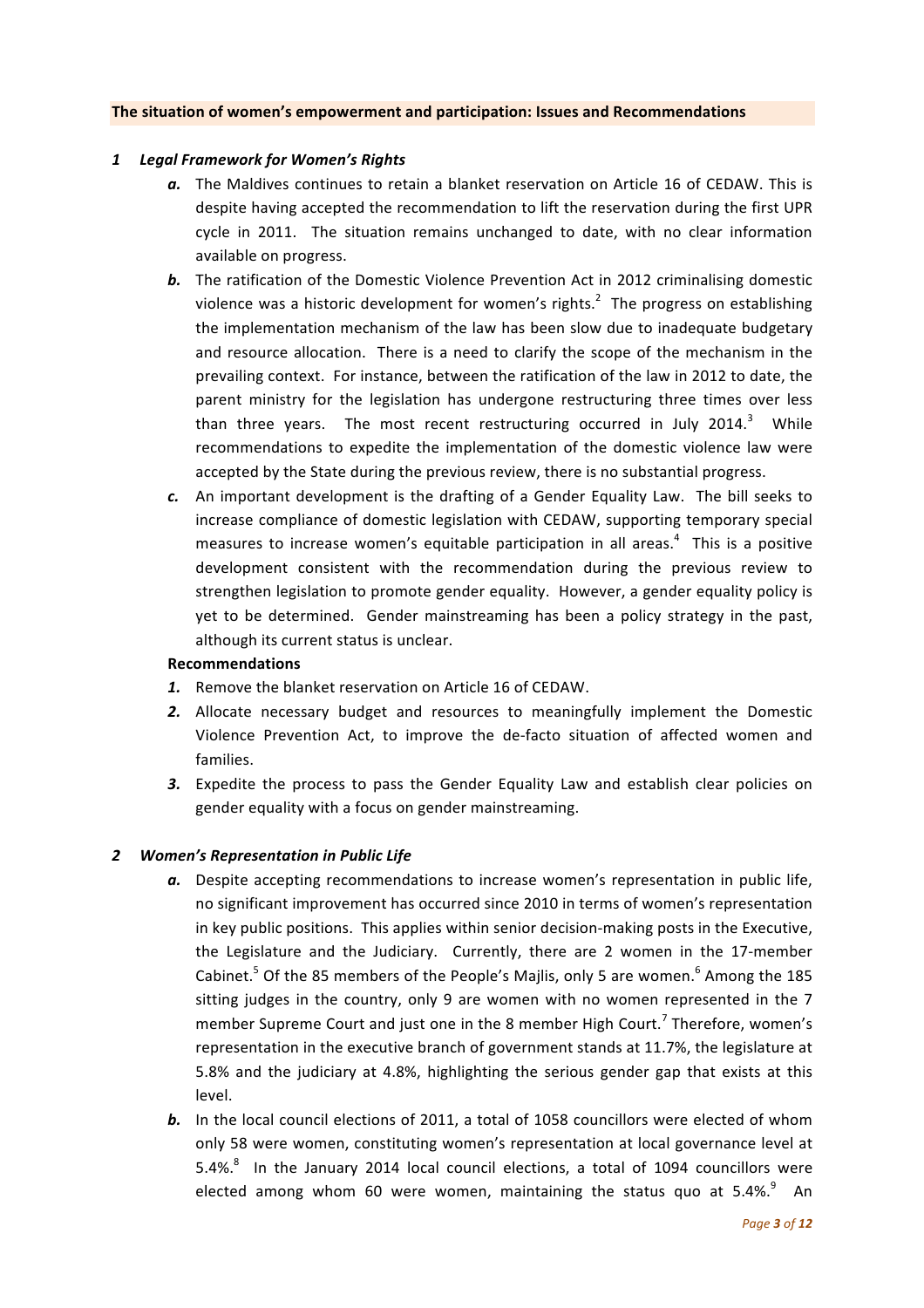observation made in the HRCM rights report suggests that women's support for their right to political participation had risen since 2005, while men's support had dropped from 73% in 2005 to below 58% in 2011. This is a strong influencing factor which explains the above gender disparity.<sup>10</sup>

- c. The establishment of IWDCs under the Decentralisation Act 2010 remains a difficult process. Although the first IWDC elections took place in November 2012, information from stakeholders suggests that little progress has been made due to administrative flux and lack of budget and resources. $^{11}$  In March 2014, the government sought to abolish the IWDCs and replace them with Advisory Committees, although the proposed amendment to the law was later withdrawn.<sup>12</sup> The gridlocked situation of the IWDCs can be construed as indicative of the low political priority given to the empowerment and participation of women in development across island communities. However, the effort by some government institutions to build the capacity of IWDC members is positive. Stakeholders inform that since their election, up to 6 capacity-building activities have been conducted reaching approximately 150 IWDC members.<sup>13</sup>
- d. Representation of women in the civil service remains high, with a June 2014 figure showing that there are 12% more women than men in the country's civil service.<sup>14</sup> However, according to the Civil Service Commission's own assessment of figures between 2006 and 2011, women are in the minority at senior management level except for among State attorneys. $^{15}$
- e. The gender imbalance in the uniformed services is particularly evident. According to the MNDF, between 2005 and 2012 the institution recruited 4.2% women and 95.8% men.<sup>16</sup> There are no women represented in the senior-most positions of the MNDF. The highest position currently held by a woman is Captain in the Officer Corps, seven ranks below General. In the MPS, recruitment data from 2005 to 2011 shows that 11% were female officers as opposed to 89% male. The highest ranking female officer at the MPS holds the position of Police Inspector, six ranks below Commissioner of Police.<sup>17</sup>
- *f.* To highlight the importance of women's representation in public office in the Maldives, the following positive example is cogent. The legally mandated banking regulator in the country, the MMA, currently has a gender balanced Board of Directors of 6 men and 6 women. Among the 12 Senior Executives of the authority, 8 are women.<sup>18</sup> On 5 August 2014, the MMA brought into force an internal policy directive to increase maternity leave for female employees to 6 months, which is an initiative that has no precedent in the country. Women's NGO Hope for Women welcomed this development calling on other State institutions to follow suit.<sup>19</sup> This example is a perfect indicator that women in senior positions will bring about positive change towards gender equality and women's empowerment in the Maldives.
- **g.** An issue of concern is the duration of maternity leave in the Civil Service which is the largest State employer. Under the Civil Service Regulations of 2010, the 60 day maternity leave entitlement provided by the Employment Act 2008 was interpreted to be counted inclusive of weekends, which is the only long leave where this rule was applied. $^{20}$  However, in 2013 this rule was amended to be counted exclusive of weekends/holidays, which is an improvement. However, there is still room for improvement in the maternity leave provision in the civil service, consistent with the example of the MMA. It is also notable that currently, the 5 member Civil Service Commission consists of 3 women and 2 men.<sup>21</sup> In relation to paternity leave, the current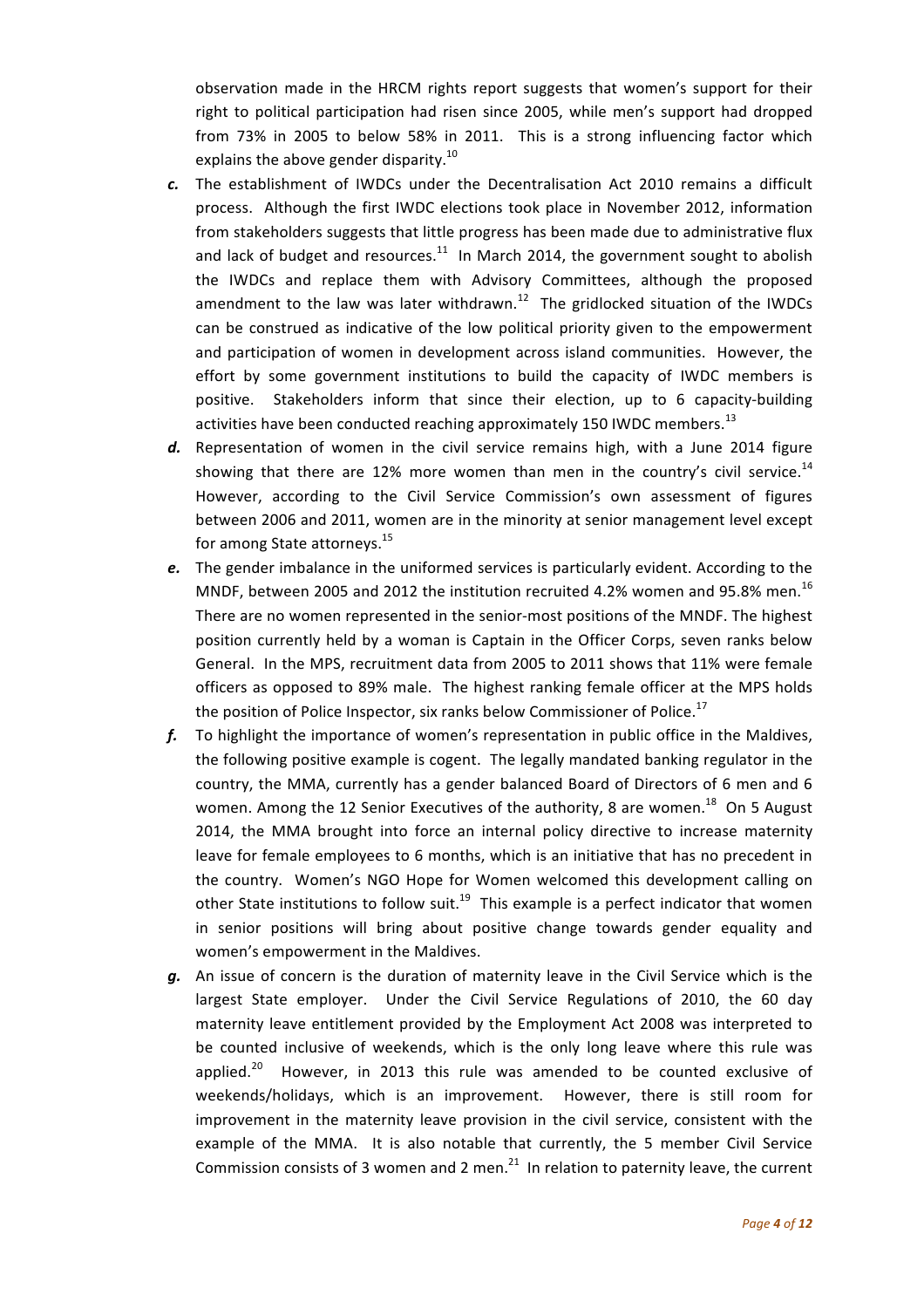provision of 3 days, inclusive of weekends, is completely unacceptable and needs revision. Unpaid long-leave of 1 year is equally available to both men and women.

## **Recommendations**

- **1.** Amend the Political Parties Act 2013 to provide for temporary special measures of a 30% quota for women among candidates running for election to public office, to the People's Majlis and Local Councils.
- **2.** Amend the Decentralisation Act 2010 to include a quota of 30% for women for local council seats.
- **3.** Amend the Decentralisation Act 2010 to facilitate the allocation of adequate resources to IWDCs and create an enabling environment for IWDCs to function fully and effectively.
- 4. Adopt and/or amend legislation/regulation to support the equitable recruitment of men and women in the uniformed services, with a minimum requirement to facilitate temporary special measures constituting a 30% quota for women.
- **5.** Amend the Employment Act 2008 to increase maternity leave from 30 days to 6 months, and revise the paternity leave to at least 14 days paid leave.<sup>22</sup>

## *3 Women's Representation and Media Freedom*

- a. While women's representation in print, online and broadcast media is significant, there is a notable lack of women editors and key decision-makers in the media sector. Stakeholders inform that sex-disaggregated data on the profession is currently not available.
- **b.** There has been a marked setback in the situation of media freedom in the country. The Maldives ranking in the Press Freedom Index fell from  $52^{nd}$  in 2010 to  $103^{rd}$  in 2013.<sup>23</sup> An alarming recent development is the significant increase of death threats to media personnel including women, with a total of 15 journalists reported to have received such threats.<sup>24,25</sup> The journalist who reported this issue went missing a few days after its publication, feared abducted near his apartment in the early hours of 08 August 2014.<sup>26</sup> This is an unprecedented development in the Maldives and the first time a journalist is feared to have disappeared. The case has received widespread international attention including from the CPJ, IFJ and the OHCHR.<sup>27,28,29</sup>
- c. According to a media threat analysis report produced by the legally mandated Maldives Broadcasting Commission (MBC) in May 2014, the highest threat to media freedom comes from political parties followed by gangs and those holding extreme views and then by the government, in that order.<sup>30</sup> 29% of journalists who participated in the MBC survey reported considering the level of threat faced as endangering their life, while 27% reported feeling reluctant to do their job because of the threats. $^{31}$  Therefore, well over half of the respondents felt unsafe to do their work. The 2010 Law Prohibiting Intimidation, use of Dangerous Weapons and Sharp Objects is in force, although no information is available on if the law has been used to protect journalists.

### **Recommendations**

- **1.** Ensure freedom of the media consistent with Constitutional rights, enshrined in Article 28 (freedom of the media) and Article 27 (freedom of expression) of the Maldivian Constitution 2008.
- **2.** Establish an environment of safety and security for media to operate independently, by strengthening investigations into threats against journalists and implementing existing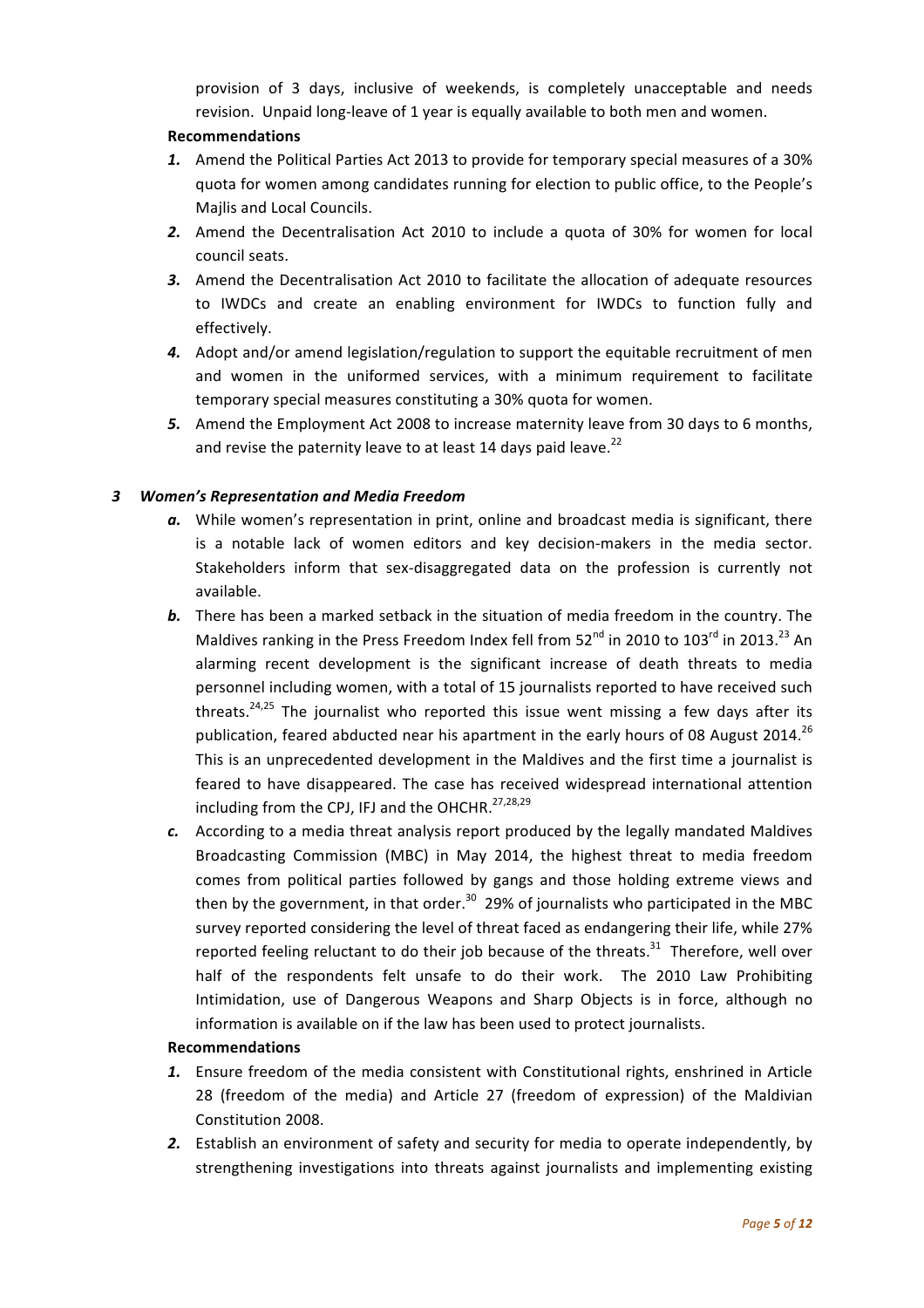laws to create an enabling environment for journalists to conduct their professional work without fear or favour.

- **3.** Invest in professional development opportunities and capacity building for journalists and support the inclusion of women in decision-making positions in the profession.
- 4. Monitor and assess women's participation in the media by prioritising the collection of sex-disaggregated data when conducting related research.

## *4 Portrayal of Women in the Media, and need for Gender Sensitisation of the Media*

- a. Consistent with democratic transition and achieving the Constitutional right to freedom of expression in 2008, media was widely used as a means to disseminate religious information. Often, such content perpetuates a stereotypical and rigidly patriarchal gender role for women. Nevertheless, no regulatory framework exists to monitor such content being disseminated. SHE is a provider of free psychosocial support to women experiencing violence. In the Maldives, such violence mostly occurs due to notions of masculinity and deep patriarchal views. Moreover, SHE has observed that these deeply held beliefs have implications on women's psychosocial well-being. The stereotyping of women maintains the perception that women's place is in the home along with unquestioned obedience to the husband. The HRCM's rights report in both 2005 and 2011 gathered responses to the statement "a good wife always obeys her husband even if she disagrees". Among male respondents in the 2005 survey, 35.4% strongly agreed to this statement while in  $2011$ , the figure had increased to  $43.9\%$ . Among female respondents to the same question in 2005, 44.8% strongly agreed while in 2011, this figure had risen to  $52.4\%$ .<sup>32</sup>
- **b.** Victim-blaming relating to sexual offences towards women is also prevalent in the media. A recent article in Sun Online newspaper suggested that minor female "prostitutes" victimise men, alleging that the Special Measures for Perpetrators of Child Sexual Abuse Act, 2009 opens the doors for minors to abuse the law by making false accusations against men.<sup>33</sup> The article describes the existence of "extreme cases" of "girls selling their bodies for money", driven by an "addiction" to this behaviour, citing an alleged case of a 17 year old minor. While the article acknowledged that crimes against children must be addressed by the law, it portrayed such girls to be culpable, expressing concern that no action is taken against them which allegedly increases the problem. Moreover, it argued that the law victimised and punished the men involved, destroying the reputation of innocent men and called for the law to be amended. The Sun article sparked outrage from women's NGO, Hope for Women.<sup>34</sup> The MBC has a Guideline on Protecting the Rights of Women in Broadcasting, although this does not address the issue of victim-blaming.<sup>35</sup> The legally mandated MMC has a code of practice setting acceptable reporting standards, along with a specific reporting guideline on children.<sup>36</sup>
- c. According to the MBC, the organisation conducted its first gender sensitisation workshop for media personnel in 2014, with approximately 18 participants.<sup>37</sup> This is a positive development and more knowledge building for media personnel is necessary.

## **Recommendations**

**1.** Incorporate gender sensitisation and knowledge building on women's rights and sexual and reproductive rights into professional training courses for media personnel at all levels, from university media study courses to professional development training provided by all State institutions.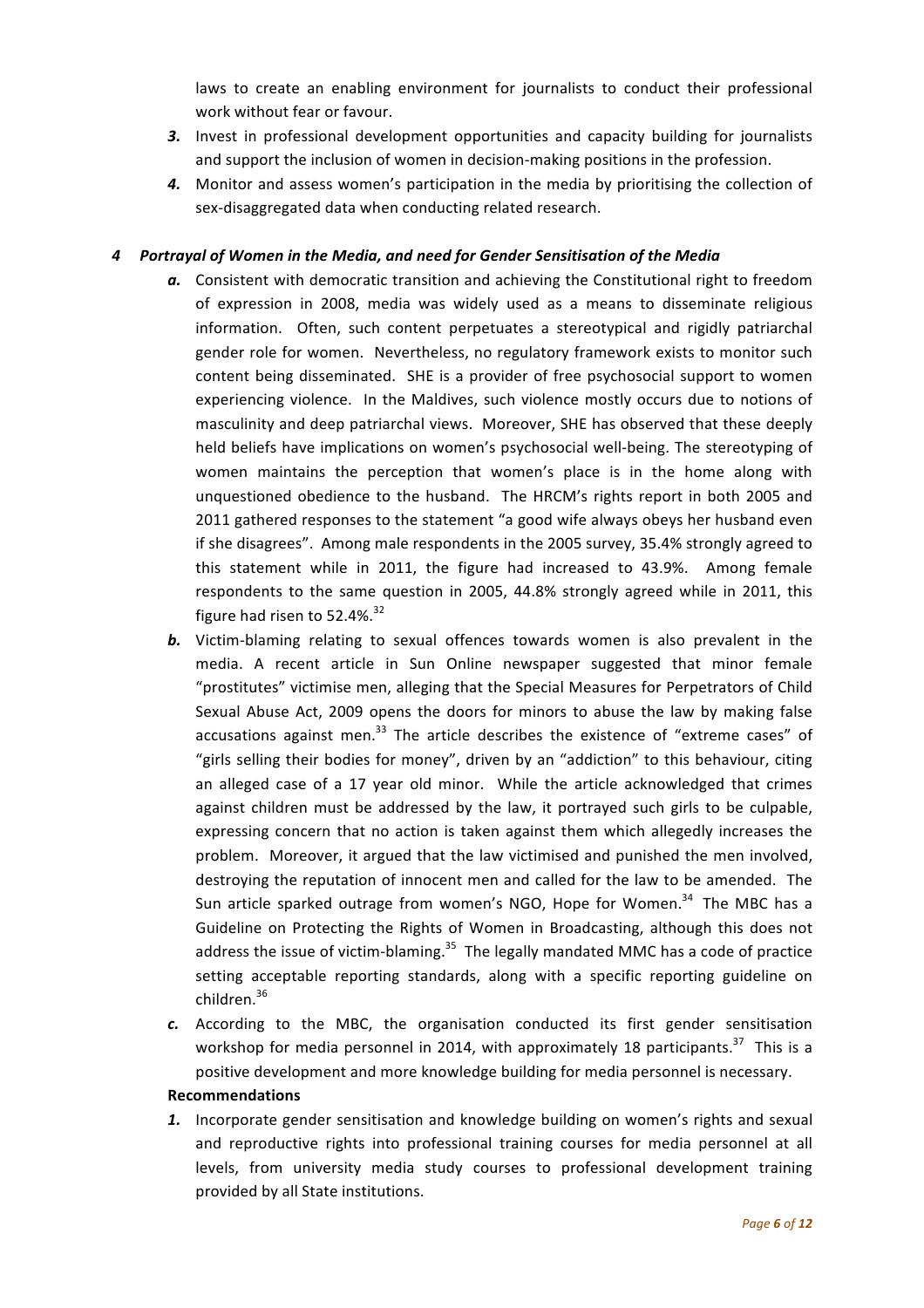- **2.** Provide necessary budgetary resources and significantly empower the MMC and the MBC to exercise their oversight function to address issues, and also to build capacity of media personnel in issue sensitive and ethical journalism to address gender stereotyping and victim-blaming of girls and women.
- **3.** Amend and strengthen the MBCs June 2012 Guideline on Protecting the Rights of Women in Broadcasting, to address the issue of victim-blaming in the media.

### **5** Access to Sexual and Reproductive Health Knowledge and Services

- a. It is widely claimed that the Maldives is an MDG+ country, and has "fully achieved" MDG5. $38$  This is a misleading statement. Although MDG5-A to reduce maternal mortality has been achieved, MDG5-B on universal access to reproductive health is not achieved. Worrying indicators include the unusual finding that in the Maldives, unlike most other countries, contraceptive prevalence is lower among the more educated. The MDHS 2009 preliminary report observed that use of modern methods was 36% among women with no education, and 21% among women with more than secondary education.<sup>39</sup> Related concerns include a dearth of adolescent sexual and reproductive health education in the school curriculum; general reluctance to support and/or adopt adolescent sexual and reproductive health programmes; and a reluctance to acknowledge or address the socially taboo issue of pregnancy outside marriage, which is also illegal.<sup>40,41</sup>
- **b.** The existing situation on lack of access to sexual and reproductive health information, education and services is a major concern. Maldives has a high youth demographic and envisages the growth of the proportion of the female population aged 15-49 over the next 30 years. $42$  Significant improvement is required to increase women's empowerment and capacity to claim their sexual and reproductive rights. According to the HDR 2014, the reproductive health dimension of the GII showed the most significant disparity between the capital island Male' and the atolls.<sup>43</sup> This highlights the urgency to provide adequate facilities and access to sexual and reproductive health information, education and services in the greater part of the country, outside Male'. As a limited service provider in Male', SHE has attended to 1717 telephone queries from January-August 2014, providing confidential family planning counselling remotely. A significant number of these calls are from the atolls, indicating the need for this service.
- c. In the Maldives' socio-cultural context, there are significant challenges to providing adolescent sexual and reproductive health education to school age children and young adults. Ample evidence exists, including the finding of the Reproductive Health Survey in 2004 that Maldivian youth were generally sexually active prior to marriage.<sup>44</sup> However, the capacity to address such issues is limited. A 2011 UNFPA study on reproductive health knowledge and behaviour among young unmarried women revealed the prevalence of the issue of pregnancy outside marriage and unsafe abortion practices. The issue was also observed in the HRCMs 2012 rights report, which found that nearly "a quarter of women and 15.9% of men knew someone who had had an illegal abortion".<sup>45</sup> Given the prevailing punitive legal consequences of pregnancy outside marriage in the Maldives, this is hugely problematic.
- d. In the religious context of the Maldives, sex outside marriage is illegal and pregnancy outside marriage is dealt harshly under the law. According to the existing legal framework, sex outside marriage or "zina" or "adultery", is punishable with public flogging (or *hadd*) and house arrest for one year for women. For men, the punishment involves public flogging and a one year sentence of banishment. In the case of minors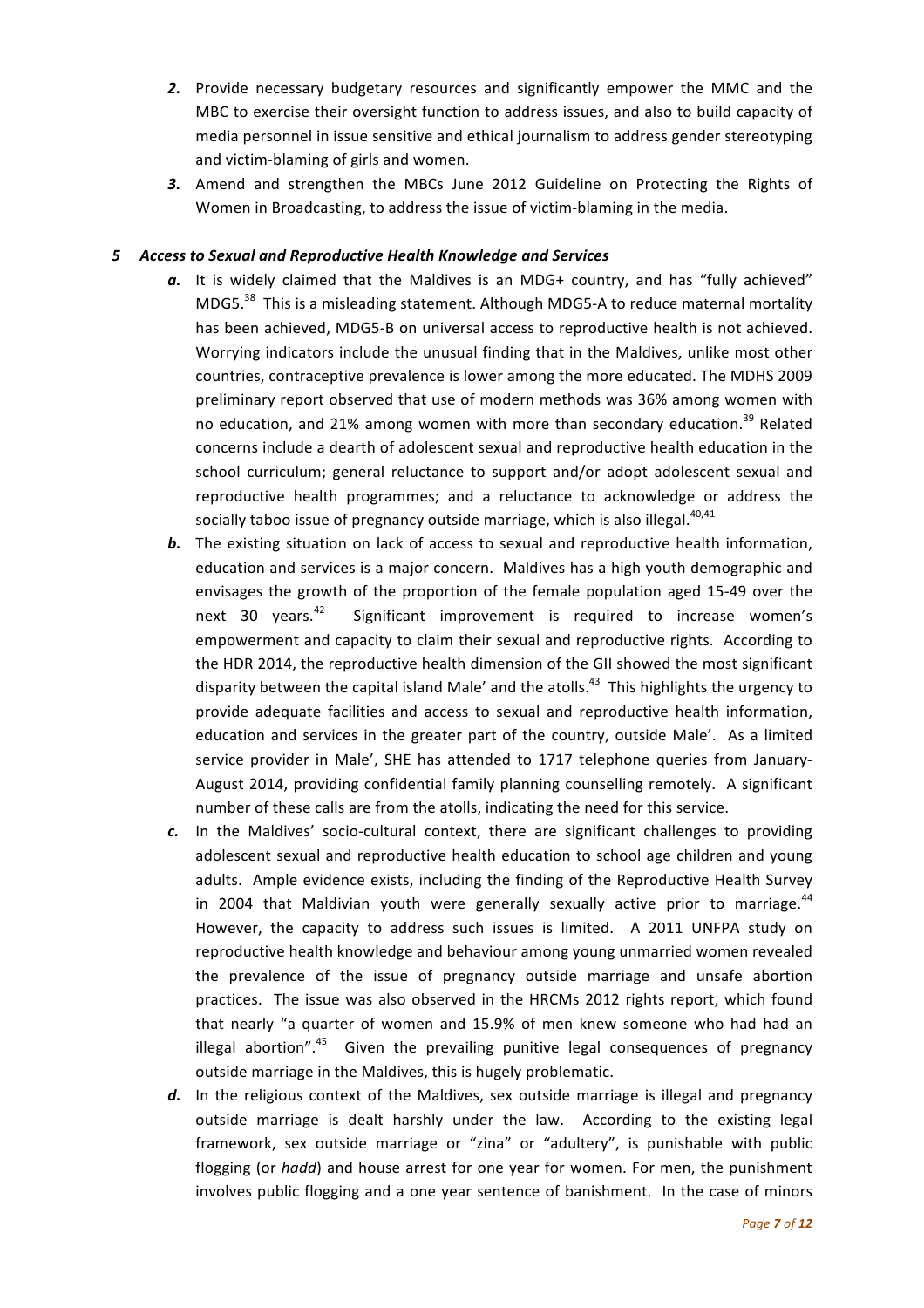under the age of eighteen who are convicted of "zina", proven as a result of pregnancy outside marriage or confession, the flogging sentence is deferred until the age of eighteen. In the current legislative environment, the burden of guilt in such cases is placed by default, on the woman who becomes pregnant. Proof of guilt by the man requires either a confession or eye-witness statements by four adult men, and a woman's witness statement is not permitted. Data from the Criminal Court between 2005 and 2011 on *hadd* punishment for adultery shows that 85% of cases were women and 15% men, which highlights the significant gender disparity.<sup>46</sup> In 2013, the case of a 15 year old rape victim sentenced to flogging by the Juvenile Court attracted international attention, following which the sentence was repealed by the High Court.<sup>47</sup>

e. Despite the above noted factors, there is reluctance by the authorities to acknowledge these sensitive issues. For instance, the MDHS 2009 found that 95% of women between the ages of 15-19 "are not sexually active", stating that "pregnancies among teenagers in Maldives are rare". $48$  The findings of UNFPA's reproductive health knowledge and behaviour study conflicts with these statements, having observed from hospital records over a period of 1 year, 41 suspected and established cases of unintended pregnancy among unmarried girls and young women. $49$  The majority of these cases were among women between 18-24 years. The qualitative assessment revealed young women's experiences of accessing illegal and unsafe abortions both in country and outside due to unintended pregnancy outside marriage. The findings of the study support an earlier report on unsafe abortion practices in the Maldives, conducted by the NGO, IPPF. $50$ There is a serious need to assess the prevalence of unsafe abortion practices in the Maldives in order to effectively address this public health issue affecting women and girls.

### **Recommendations**

- 1. Establish and strengthen public health facilities to provide community-based, accessible, professional and confidential sexual and reproductive health information, education and services for young people, prioritising communities in the atolls and younger adolescents.
- **2.** Revise the core school curriculum to significantly increase and improve age-appropriate adolescent sexual and reproductive health education to prepare and empower young people to attain good physical and mental health and well-being through adolescence and young adulthood.
- **3.** Develop and disseminate relevant sexual and reproductive health education materials, specifically for adolescent girls and young women.
- 4. Incorporate sexual and reproductive health awareness as a public health priority within relevant policies, including the Health Master Plan and Youth Health Strategy, specifically targeted to support the adolescent and youth population.
- **5.** Establish a baseline on the prevalence of unsafe abortion practices in the country and formulate relevant public health legislation to address identified issues.

#### *6 Situation on Violence Against Women*

a. The 2007 study entitled Women's Health and Life Experiences brought to light the serious situation of violence against women in the Maldives, showing that 1 in 3 women experiences physical and/or sexual violence at some point in her life.<sup>51</sup> 1 in 5 women in the same age range experiences physical and/or sexual violence by an intimate partner and 1 in 8 women reported experiencing childhood sexual abuse before the age of 15. $52$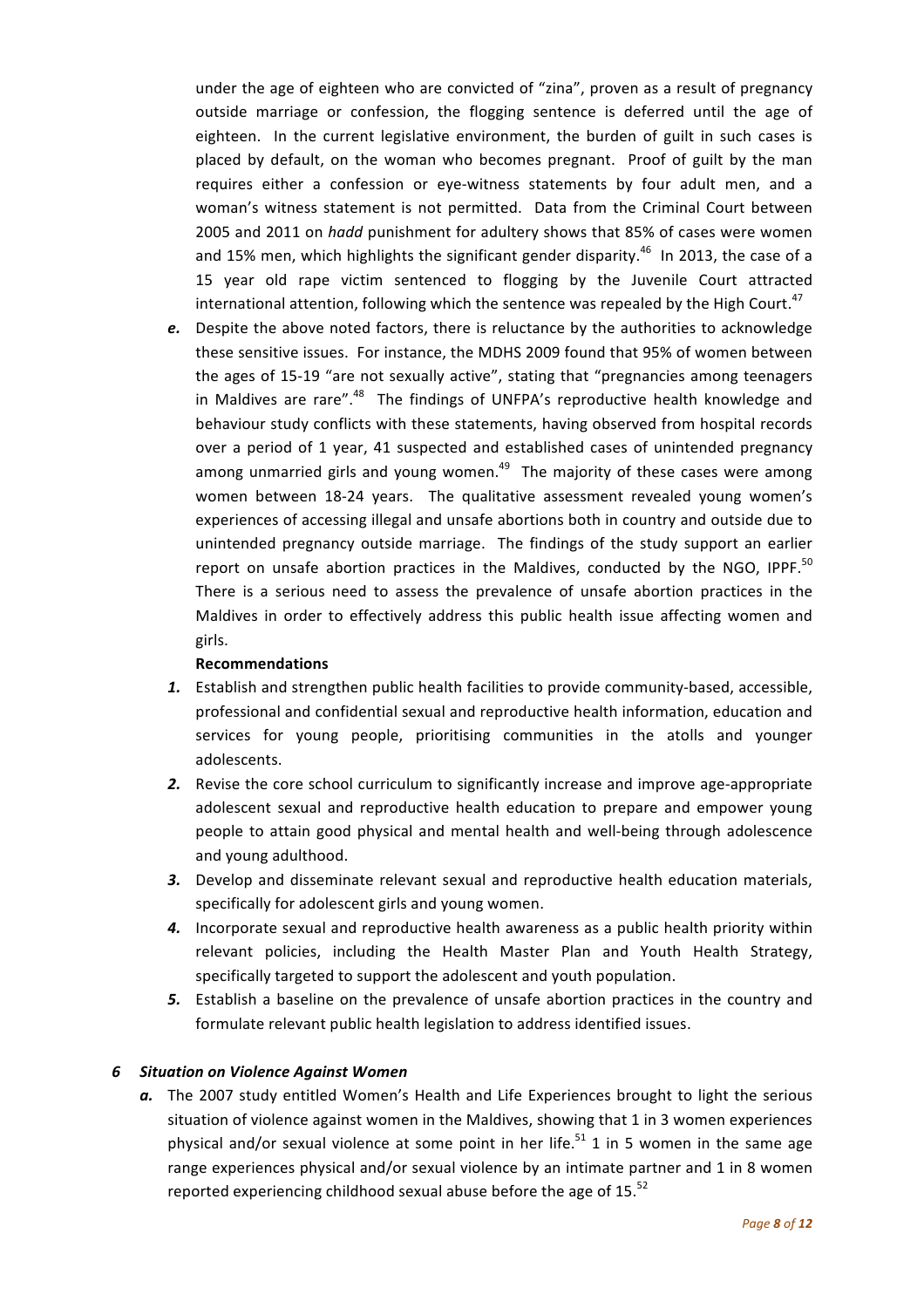- **b.** More recent findings relating to the prevalence among women who consider violence against women justified, is alarming. In the MDHS 2009, respondents were presented with 5 scenarios and asked if any situation justified violence from their husbands. The survey found that 31% of women (of all age-groups) responded that in at least 1 of the suggested scenarios, a husband was justified in beating his wife.<sup>53</sup> It is notable that this figure is over 40% among the 15-19 year cohort. $54$
- c. In 2005 and 2012 the HRCM produced two baseline surveys on knowledge and perception of human rights in the Maldives, entitled The "Rights" Side of Life. The 2012 report explains that attitudes about violence against women by a spouse had shifted over the years and according to this latest report, "now more women than men consider it inappropriate for men to hit their wives."<sup>55</sup> According to this report, 61.5% of male respondents in the 2005 survey agreed that they should not hit their wives, but this figure had dropped to 50.3% in the latest survey.<sup>56</sup> This development is cause for concern, and is indicative of the increase of religious conservative views which undermine the status of women. The report also notes that while the majority of respondents' opinion was that men were not justified in hitting women, if the reason for hitting was due to "going against Islam", it was justified. In this situation, 67% of women and 54.7% men felt violence was justified against a wife if she is considered to have contravened Islam.<sup>57</sup>
- d. When the above figures are viewed in light of a more recent women's survey conducted by UNDP, the situation becomes even more convoluted. The Maldivian Women's Vision survey consulted women across the country, to assess their concerns and aspirations at the personal, community and national levels. The report looked at the top 10 concerns and aspirations at each level, and found that the *topmost* personal concern for a staggering 75% of respondents was, violence against women.<sup>58</sup> The remaining nine personal concerns of women are worthy of note in order of priority to help complete the spectrum of concerns :

not having own space or housing (73%), lack of education opportunities (67%), challenges to accessing justice (55%), few qualified elected representatives (48%), drug users in the family (47%), limited access to quality healthcare (47%), limited support to start a business (42%), limited access to technical training (42%), low family support (42%), inadequate basic services (42%) and lastly, limited recreation facilities (42%).<sup>59</sup>

When the concerns are juxtaposed with the top 10 personal aspirations, the list is headed by the aspiration for good health. This is followed by self-sufficiency, education, own housing, absence of threat of violence, drugs free family, non-discrimination, family support through life, affordable legal aid, a united community and lastly, access to recreation. When these concerns and aspirations are viewed side by side, it is evident that a host of developmental issues cohere to impact the de-facto situation of Maldivian women, with violence against women being a leading concern that affects their well-being.

- e. Since the passage of the Domestic Violence Prevention Act in 2012, the process of establishing the enforcement mechanism of the law has been slow. According to the FPA, created as the oversight body to monitor implementation of the legislation, a total of 15 protections orders were issued by the Family Court during 2013 and August 2014. From January 2013 to July 2014, a total of 66 domestic violence cases were reported to the FPA, with a significant rise of cases in 2014. In percentage terms, the perpetrators of domestic violence were 80% male and 20% female.<sup>60</sup>
- *f.* The need to establish women's shelters for victims of violence including domestic violence remains an intermittently raised concern at policy level, but unrealised goal. According to the Maldives Combined  $4<sup>th</sup>$  and  $5<sup>th</sup>$  Periodic Report to the CEDAW Committee in December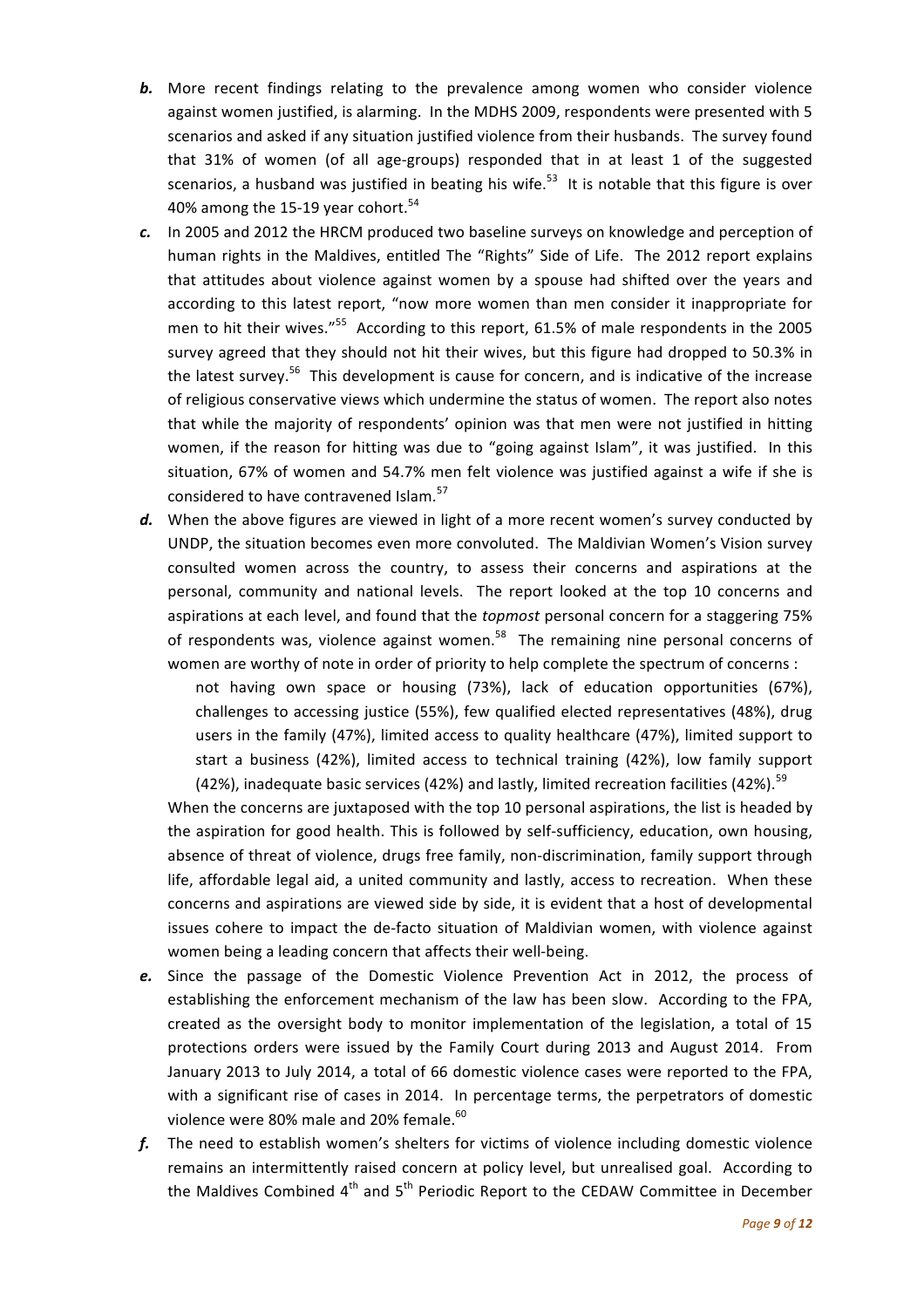2012, "there are no safe houses for abused women" at present, although "[work] is under way to open the safe shelter in Villingili island.<sup>61</sup> Enquiries to obtain an update of the status from stakeholders suggest that the Villingili shelter is not a dedicated service for women and not entirely functional to serve this purpose.

## **Recommendations**

 

- 1. Establish safe, effective and easy reporting protocols for victims of violence to seek assistance, and strengthen the existing reporting mechanism.
- 2. Conduct gender sensitisation and domestic violence awareness activities to law enforcement officers, judges, members of parliament as well as media personnel to educate and increase awareness of the underlying issues and root causes of gender based violence, including domestic violence.
- **3.** Expedite the work of establishing effective and functional women's shelters for victims of gender based violence, including domestic violence.
- 4. Establish an effective legal aid mechanism to support victims of gender based violence, including domestic violence, in need of legal assistance to access judicial redress.
- **5.** Develop, disseminate and utilise communications and educational material which provides explanations that support the equal position of men and women within Islam underpinned by a message of non-violence in the family and toward women.
- **6.** Strengthen the referral system for victims of gender based violence, including domestic violence to access medical services, including sexual and reproductive health services and psychosocial support services.

<sup>&</sup>lt;sup>1</sup> Maldives Human Development Report 2014, Ministry of Finance & Treasury/UNDP, pg.29-30<br><sup>2</sup> *UN Women welcomes the passage of the Domestic Violence Bill in the Maldives*, UN Women, 15 April 2012, http://www.unwomen.org/en/news/stories/2012/4/un-women-welcomes-the-passage-of-the-domesticviolence-bill-in-the-maldives [accessed : 05 September 2014]<br> $\frac{3}{3}$  President establishes the Ministry of Law and Gender, The President's Office, Maldives,

http://www.presidencymaldives.gov.mv/Index.aspx?lid=11&dcid=14538 *and*

President changes the Ministry of Health and Gender to the Ministry of Health,

http://www.presidencymaldives.gov.mv/Index.aspx?lid=11&dcid=14534 [accessed : 14 September 2014]<br><sup>4</sup> Laying the Groundwork for Gender Equality in the Maldives – 2012, Asian Development Bank, December 2012, http://www.adb.org/themes/gender/gdcf-case-studies/laying-groundwork-gender-equality-maldives, [accessed : 05 September 2014]

 $<sup>5</sup>$  The Cabinet, Government of Maldives, 2014, http://www.presidencymaldives.gov.mv/Index.aspx?lid=16</sup> [accessed : 06 September 2014]

<sup>&</sup>lt;sup>6</sup> Maldives Human Development Report 2014, Ministry of Finance & Treasury/UNDP, pg.30  $^7$  Judicial Services Commission, List of Judges, Updated 07/08/2014, http://jsc.gov.mv/jlist/index.html [accessed : 06 September 2014]

<sup>&</sup>lt;sup>8</sup> Maldives Human Development Report 2014, Ministry of Finance & Treasury/UNDP, pg.30<br><sup>9</sup> Data obtained from the Elections Commission of Maldives, personal communication, 07 September 2014

<sup>&</sup>lt;sup>10</sup> The "Rights" Side of Life, HRCM / UNDP, 2011, pg.2<br><sup>11</sup> Women's Development Committees elected amid low turnout, Minivan News, 10 November 2012, http://minivannews.com/news-in-brief/womens-development-committees-elected-amid-low-turnout-47060 [accessed : 08 September 2014]

<sup>&</sup>lt;sup>12</sup> Government proposes abolishing Women's Development Committees, A Nazeer, Minivan News, 30 March 2014, http://minivannews.com/politics/government-proposes-abolishing-women%E2%80%99s-developmentcommittees-81252, [accessed : 08 September 2014]. Also, direct communication with stakeholders.<br>
<sup>13</sup> Direct communication, Ministry of Law and Gender, 09 September 2014<br>
<sup>14</sup> Women exceed men by 12 percent in civil servi

http://www.sun.mv/english/22931 [accessed : 06 September 2014]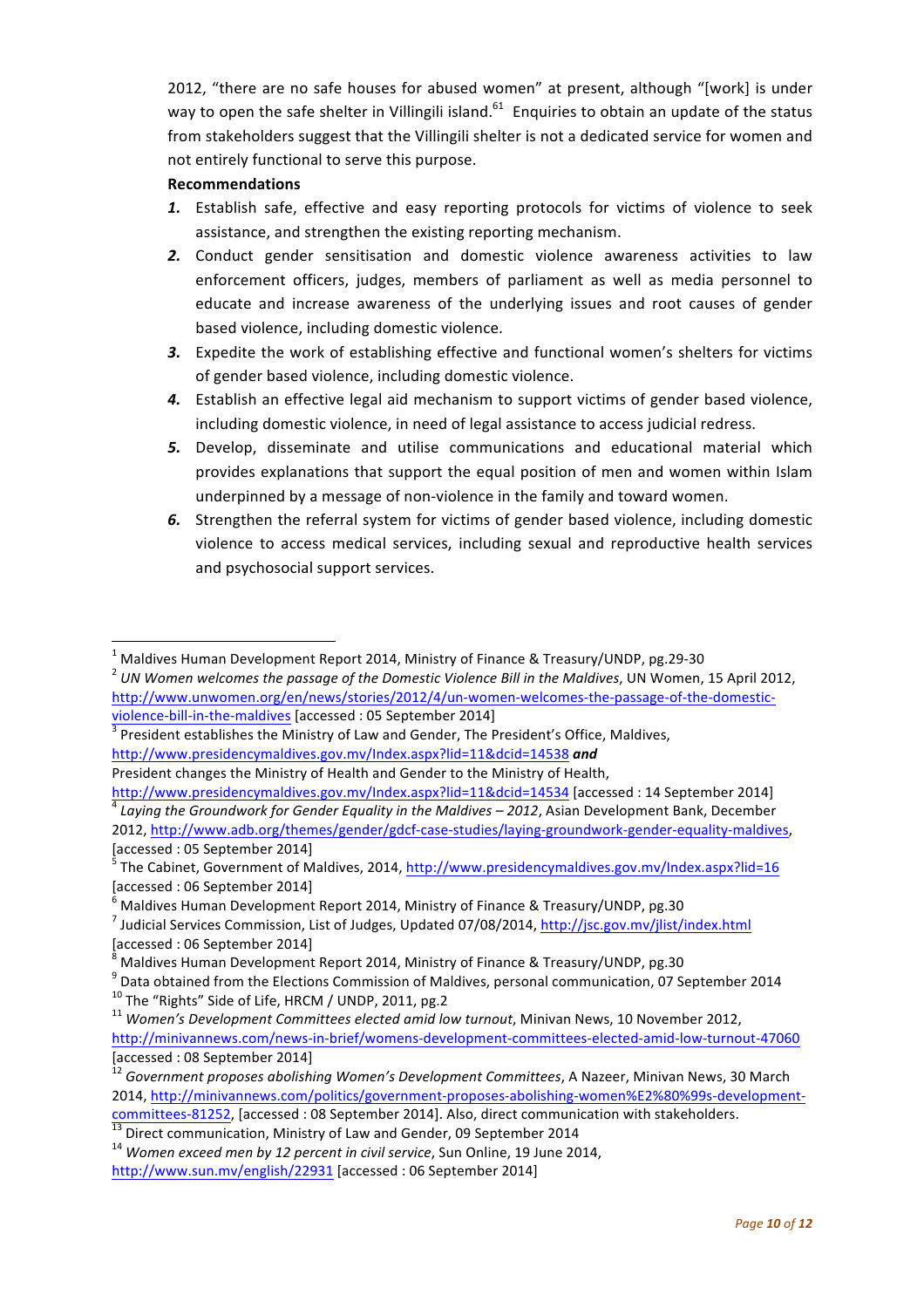<sup>15</sup> Maldives Civil Service Statistics, June 2011, http://en.csc.gov.mv/2011/08/25/maldives-civil-service- $\frac{\text{statistics-june-2011}}{\text{16}}$  [accessed : 06 September 2014]<br> $\frac{16}{\text{6}}$  Maldives NGO Shadow Report to the CEDAW Committee, Hope for Women NGO, 30 September 2012, pg.58

http://www2.ohchr.org/english/bodies/cedaw/docs/ngos/HopeForWomen\_MaldivesForPSWG.pdf, [accessed : 05 September 2014]

<u> 1989 - Andrea Santa Andrea Andrea Andrea Andrea Andrea Andrea Andrea Andrea Andrea Andrea Andrea Andrea Andr</u>

<sup>17</sup> Ibid : pg.57<br><sup>18</sup> Maldives Monetary Authority, About MMA, http://www.mma.gov.mv/mma.php, [accessed : 07 September 2014]

19<br><sup>19</sup> On the MMA's policy decision to provide 6 months maternity leave, Hope for Women NGO, 24 July 2014, http://hopeforwomen.org.mv/wp-content/uploads/2014/07/Press-Statement-HFW-24-july-2014.pdf, [accessed : 06 September 2014]

 $^{20}$  Maldives NGO Shadow Report to the CEDAW Committee, Hope for Women NGO, 30 September 2012, pg.7 http://www2.ohchr.org/english/bodies/cedaw/docs/ngos/HopeForWomen\_MaldivesForPSWG.pdf, 

[accessed : 05 September 2014]<br><sup>21</sup> Members of the Civil Service Commission, http://www.csc.gov.mv/commissionmembers [accessed : 07 September 2014]

 $^{22}$  Protect the future : Maternity, paternity and work, Decent Work, International Labour Organisation, (undated), http://www.ilo.org/wcmsp5/groups/public/---dgreports/---

gender/documents/publication/wcms\_106262.pdf [accessed : 16 September 2014]<br><sup>23</sup> Press Freedom Index, Reporters without Borders, 2010 - 2013

http://en.rsf.org/spip.php?page=classement&id rubrique=1034, [accessed : 04 September 2014]

<sup>24</sup> 15 *journalists receive death threats over gang reporting*, Ahmed Rilwan, Minivan News Online, 04 August

2014, http://minivannews.com/crime-2/15-journalists-receive-death-threats-over-gang-reporting-89404

[accessed : 04 September 2014]

<sup>25</sup> Politicians, gangs and religious extremists threaten media freedom, Ahmed Rilwan, Minivan News Online, 01 May 2014

http://minivannews.com/politics/politicians-gangs-and-religious-extremists-threaten-media-freedom-83908 [accessed : 05 September 2014]

<sup>26</sup> Dedicated web page to missing journalist Ahmed Rilwan, VNews, Maldives, August 2014,<br>http://www.vnews.mv/tags/rilwan/ [accessed : 05 September 2014]

Journalist feared abducted in the Maldives, CPJ, 19 August 2014, https://cpj.org/2014/08/journalist-fearedabducted-in-the-maldives.php#more [accessed : 5 September 2014]<br><sup>28</sup> Press briefing notes on Thailand and Maldives, UN Office of the High Commissioner for Human Rights, 19

August 2014, http://www.ohchr.org/EN/NewsEvents/Pages/DisplayNews.aspx?NewsID=14954&LangID=E [accessed : 5 September 2014]

<sup>29</sup> Maldives Journalist Ahmed Rilwan still missing one month on, IFJ, 08 September 2014,

http://www.ifj.org/nc/news-single-view/backpid/33/article/maldives-journalist-ahmed-rilwan-still-missingone-month-on/ [accessed : 12 September 2014]<br>
<sup>30</sup> Threat Analysis Report, Maldives Broadcasting Commission, May 2014, pg.8<br>
<sup>31</sup> Ibid : pg.9<br>
<sup>32</sup> The "Rights" Side of Life, HRCM / UNDP, 2011, pg.44<br>
<sup>33</sup> Accusations from

June 2014, http://www.sun.mv/42269 [accessed : 05 September 2014]

<sup>34</sup> Press Statement over the Concern of Media Portrayal of Domestic Violence, Hope for Women NGO, 04 June 2014, http://hopeforwomen.org.mv/wp-content/uploads/2014/06/Press-Statement-Hope-for-Women.pdf [accessed : 05 September 2014]

 $35$  Guideline on the Protection of Women in Broadcasting, MBC, June 2012,

http://www.broadcom.org.mv/home/images/upload/Guideline%20Women%20eng.pdf [accessed : 07 September 2014]

 $36$  Maldives Media Code of Ethics, MMC, http://www.mmc.org.mv/v2/en/Downloads.aspx  $\frac{1}{37}$ [accessed : 16 September 2014]

 $37$  Direct communication, MBC, 10 September 2014<br> $38$  Millennium Development Goals, Maldives Country Report 2010, Ministry of Finance and Treasury, pg.18, http://planning.gov.mv/mdg/MDG%20report%20final%20(july%2011).pdf [accessed : 08 September 2014]<br><sup>39</sup> Maldives Demographic and Health Survey 2009 – Preliminary Report, Ministry of Health and Family,

Maldives / ICF Macro, USA, March 2010, pg.10